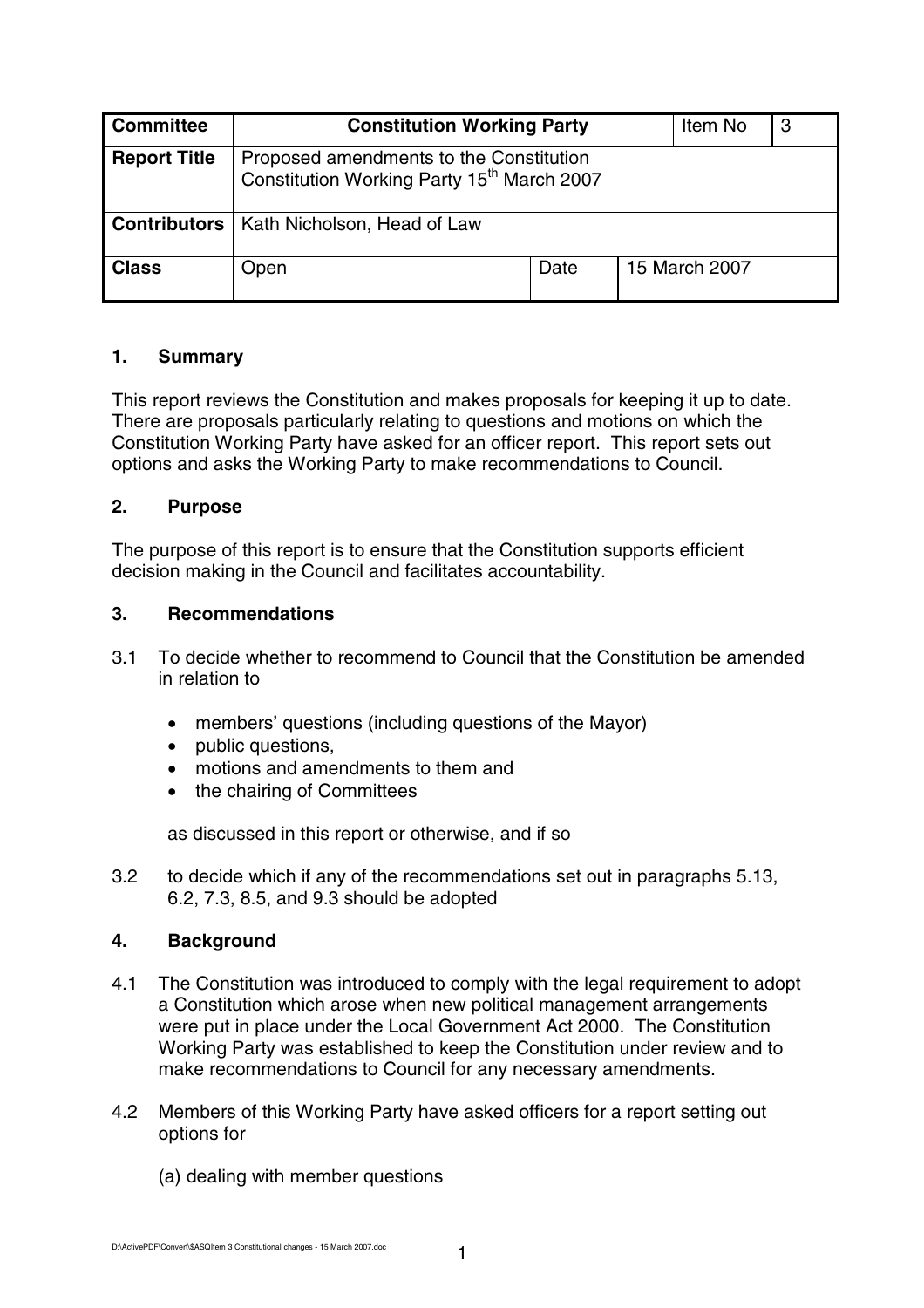- (b) dealing with questions from the public
- (c) revisiting the prohibition on the Chair of this working party chairing any other body
- (d) motions and amendments to them

# **5. Member Questions**

## The current position

- 5.1 Questions may be put by Members at Council meetings so long as the question is relevant to the general work or procedures of the Council. (Part C14 of the Council's constitution – see Appendix A). The Constitution provides for written notice of the question to be given in writing to the proper officer by 10 a.m on the Monday in the week preceding the meeting. Copies are sent to the Chair, all members of the Mayor and Cabinet, the Chair of Overview and Scrutiny and the Chair of any relevant committee. A question may not be asked without notice unless the Chair consents that it is a matter of urgency, in which case the question must be given in writing to the Chair at least three hours before the meeting.
- 5.2 There are provisions in the Constitution for a member's question to be disallowed if:-
	- It does not relate to a matter for which the Council has powers or duties unless it is a matter which affects the interests of local people
	- It is defamatory, frivolous or offensive
	- It is substantially the same as a question which has been put and answered at a Council meeting in the last 3 months
	- It requires the disclosure of confidential or exempt information
	- That responding to the question would entail disproportionate cost
	- That the question relates to the circumstances of an individual case
- 5.3 Questions are printed and answers published at the relevant meeting. Questions and answers are kept as an annex to the record of the meeting.
- 5.4 The Constitution provides that questions which are about the work of the Mayor and Cabinet may be answered by the member of the Mayor and Cabinet to whom they are addressed, or otherwise by the Mayor or relevant portfolio holder. Other questions are to be answered by the Chair of Council or by the relevant committee Chair to whom they are addressed. There is provision for joint replies to be given. There is a great deal of flexibility built into this provision, but in practice many questions are addressed to and answered by the relevant Cabinet member.
- 5.5 The form of the answer is at the discretion of the Chair of Council, Mayor, Cabinet member or Committee Chair who may decline to answer if a reply would involve inordinate cost.
- 5.6 One supplementary question may be asked at the discretion of the Chair, but this must arise directly from the original question or the reply to it.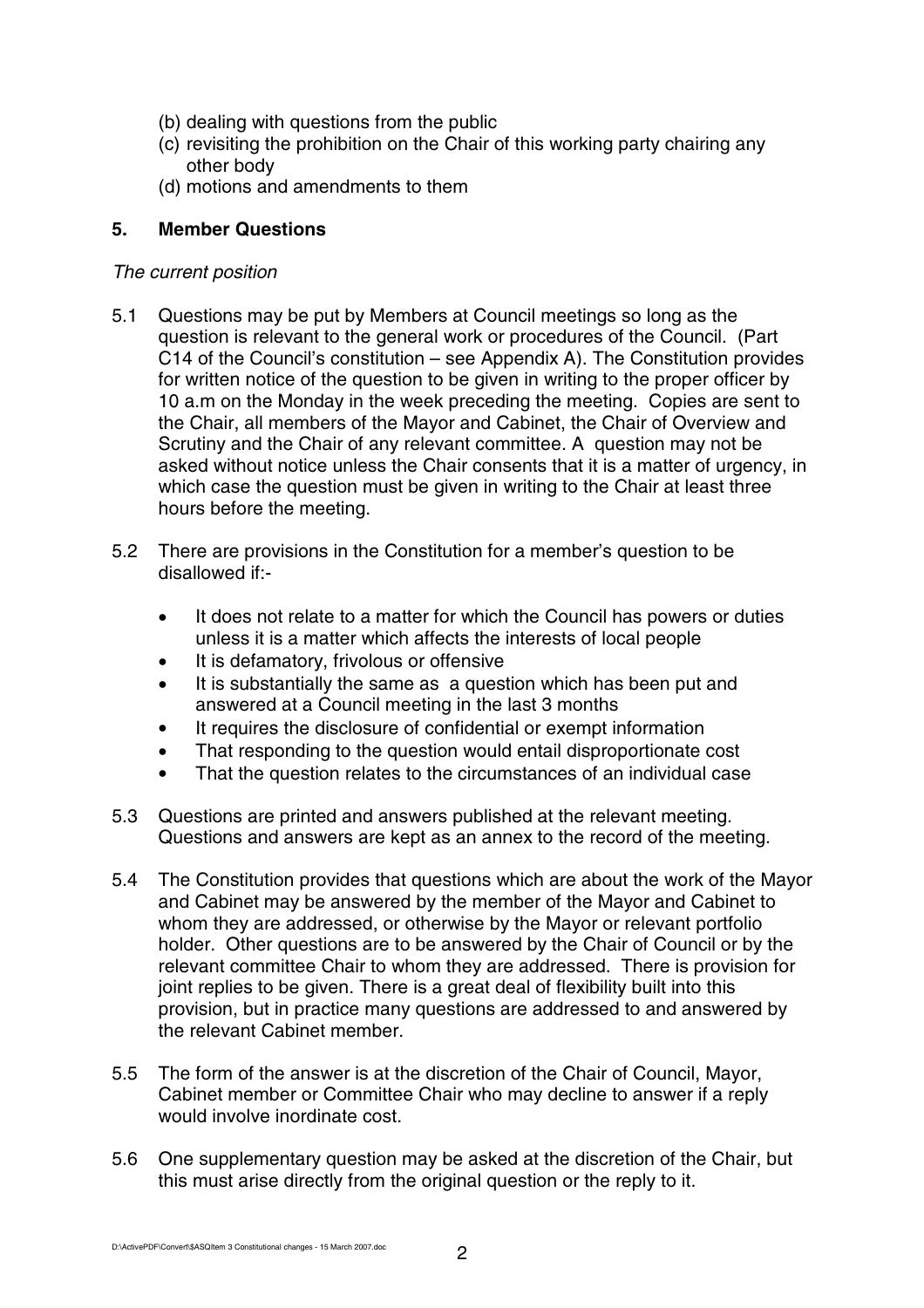## Current experience

5.7 Since the May 2006 elections the number of members' questions has grown. The table below shows the extent of this growth over 2005/6

| 2005         |                |    |  |
|--------------|----------------|----|--|
| 26 January   | 11             | 30 |  |
| 9 February   | -              | 14 |  |
| 2 March      | 1              | 21 |  |
| 18 May       | 1              | 21 |  |
| 29 June      | 18             | 45 |  |
| 20 July      | 9              | 17 |  |
| 14 September | 13             | 34 |  |
| 26 October   | 14             | 29 |  |
| 16 November  | 21             | 24 |  |
| 14 December  | 7              | 24 |  |
|              |                |    |  |
| 2006         |                |    |  |
| 25 January   | 27             | 31 |  |
| 1 March      | 24             | 24 |  |
| 14 June      | $\overline{c}$ | 60 |  |
| 26 July      | 14             | 58 |  |
| 20 September | 17             | 52 |  |
| 1 November   | 5              | 69 |  |
| 22 November  | 11             | 62 |  |
|              |                |    |  |

5.8 Given the change in the political composition of the Council, it is perhaps unsurprising that the number of questions put by members has grown so sharply. However, this increase, and the fact that they appear on the Council agenda at the end of business, has meant that there have been occasions when the Council has agreed to deal with questions by formally acknowledging the responses because of the time pressure at the Council meeting. It also involves much more effort by officers in the short period between receipt of the question and the Council meeting to ensure that comprehensive accurate responses are given.

## The nature of members' questions

5.9 Some members' questions relate to questions of fact and the responses do not elicit supplementary question. Once the relevant information has been provided the member is satisfied and does not seek to raise further question by way of supplementary. On other occasions however, the questioner may wish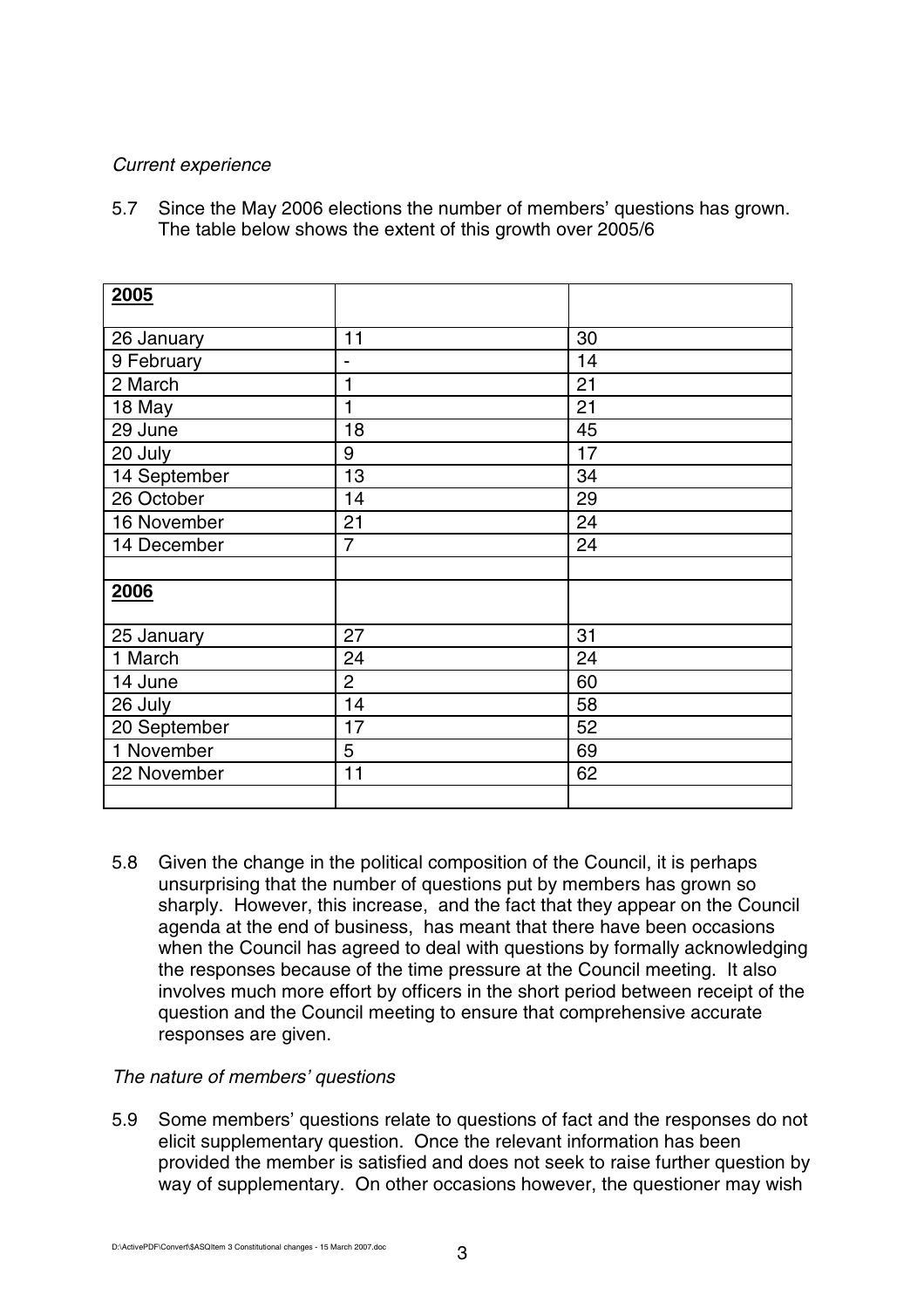to receive an oral answer to a supplementary question, and may know before the initial response is received that they will wish to raise a supplementary question, particularly where the subject of the enquiry relates to a controversial matter.

### The need for change

5.10 Members of the Constitution Working Party have asked officers to bring forward options for the Council to deal with questions in a different way so as to be effective and to facilitate the need for accountability and open debate.

## Examples of practice elsewhere

#### **Southwark**

5.11 In summary, members' questions may be put to the Chair of Council, an executive member or the chair of a relevant committee. Each member is limited to one question per meeting. Questions may have up to three related composite parts. Questions may not relate to planning or licensing applications or particular matters. Questions may not be asked at AGM or Council Tax setting or extraordinary meetings. There is a time limit of 30 minutes, and questions of any particular member may not exceed 15 minutes. Questions are answered by the member to whom they are addressed. Written answers are circulated one hour before the meeting. There is a right to one supplementary question. No question may be asked about a Standards Board/Standards Committee or Adjudication Panel investigation, complete or unfinished. Questions are rotated so that they are taken in turn from political groups and independent members for so long as there are questions remaining.

## Newham

5.12 Questions can be addressed to the Mayor, Cabinet member or Chairs of Committees. Written notice must be given indicating whether the questioner wants only a written response. The member to whom the question is addressed may delegate the answering to another member if appropriate. There are provisions allowing urgent questions to be put provided the Chair consents and notice of the question is received by noon on the day of the meeting. Questions are limited to two per member, with one supplementary, unless the questioner indicates that they seek only a written answer. The time limit for supplementary question and response is two minutes, with a 40 minute time limit in total for all members' questions. The Chief Executive in consultation with the Chair may apportion the time available for questions of the Mayor and may introduce a rota for responses from members if the number of questions warrants it.

## 5.13 Options

1) Questions could be classified by the member asking the question, as requiring only a written answer without the need for a supplementary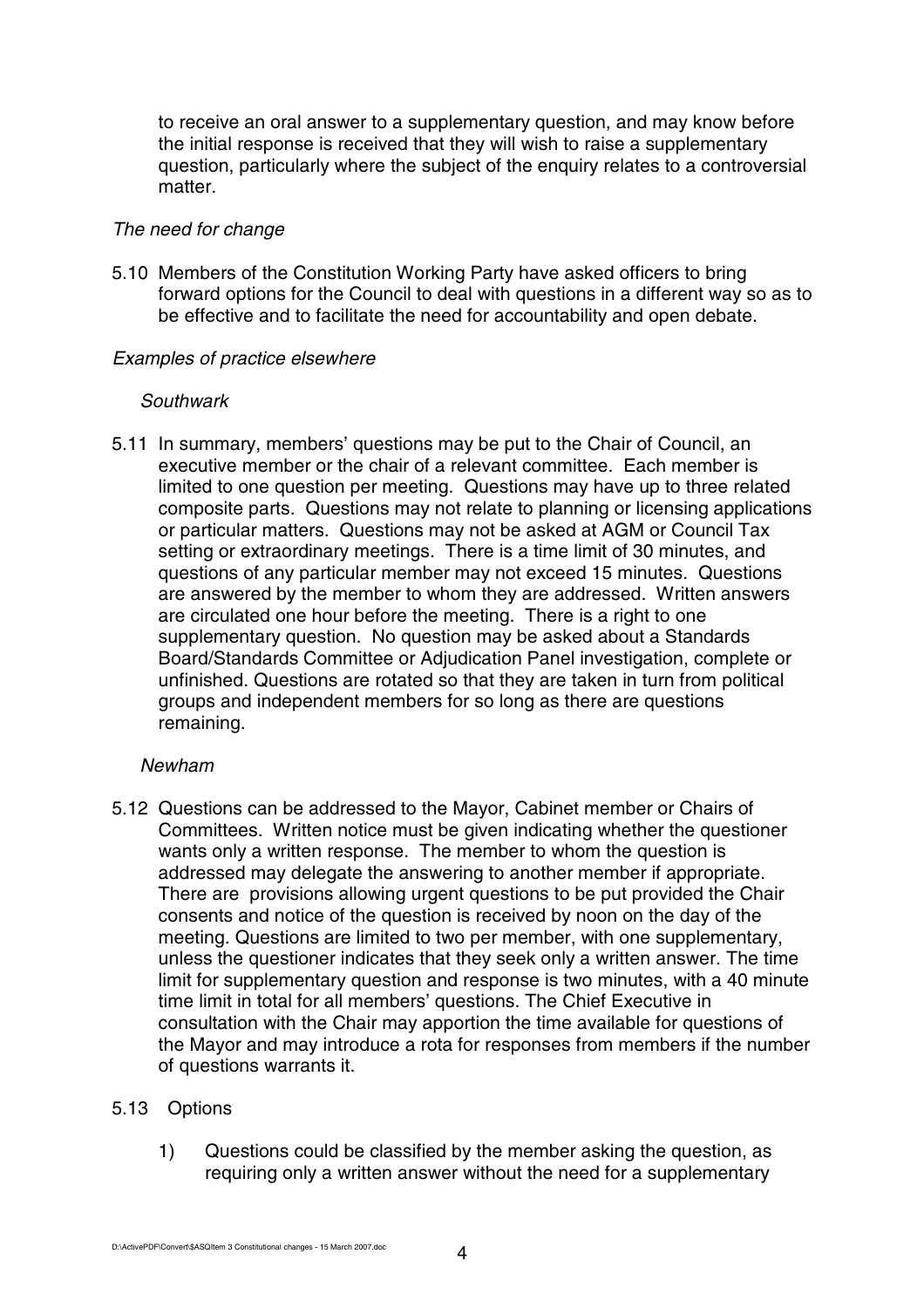question, or requiring a written answer and reserving the right to ask a supplementary. Members would need to indicate on submission of their question whether they wish to reserve the right to ask a supplementary. If they do not do so, a written answer will generally be circulated at the Council meeting, and both the question and the response will be recorded and kept with the minutes of the meeting. This may cut down the time taken in dealing with questions at the Council meeting. However it may be that many members will wish to reserve their right until they have seen the response, and the measure if implemented, may not therefore alter current practice significantly

- 2) The time for considering members' questions at Council could be limited to say 20 minutes, with no more supplementary questions to be asked after that time. This could require questions to be responded to in the order received as now, or give priority to questions from group leaders, and would give certainty on the time to be spent dealing with them. The downside would be that those submitting questions latest (or not holding group leadership positions) would not be able to ask a supplementary question if the guillotine came down before their question was reached.
- 3) The number of questions could be limited to a finite number per group (say two). Depending on the number chosen this might make the running of Council meetings more efficient. However, a decision would be required on the number to be allocated to each group, and officers would advise that it is not appropriate to allocate questions in Council on a proportionality basis as the prime purpose of questions is to ensure that those making decisions give account for them. Those members not in a party group would each need to be able to ask the same number of questions, for the sake of equity.
- 4) The number of questions which a member of the Council may ask at any one meeting might be limited to say two. In the past, a limit appeared in the Council's Standing Orders, but it does not appear in the Constitution. It would be possible if option (1) above were accepted, to treat those questions requiring only a written answer and no supplementary in a different way, so that the ability to ask questions without supplementary could have a higher limit, or none at all. This would allow members to ask questions but still enhance the smooth running of the Council meeting.
- 5) Officers also recommend that there should be a constitutional provision disallowing any question n a planning or licensing application or particular matter and on any referral to the Standards Board, Standards Committee or Adjudication Panel,.
- 5.14 The Working Party is now asked to consider whether it wishes to make recommendations to the Council in relation to members' questions and if so which if any of the options set out at (1) to (5), above (or any other) it wishes to recommend.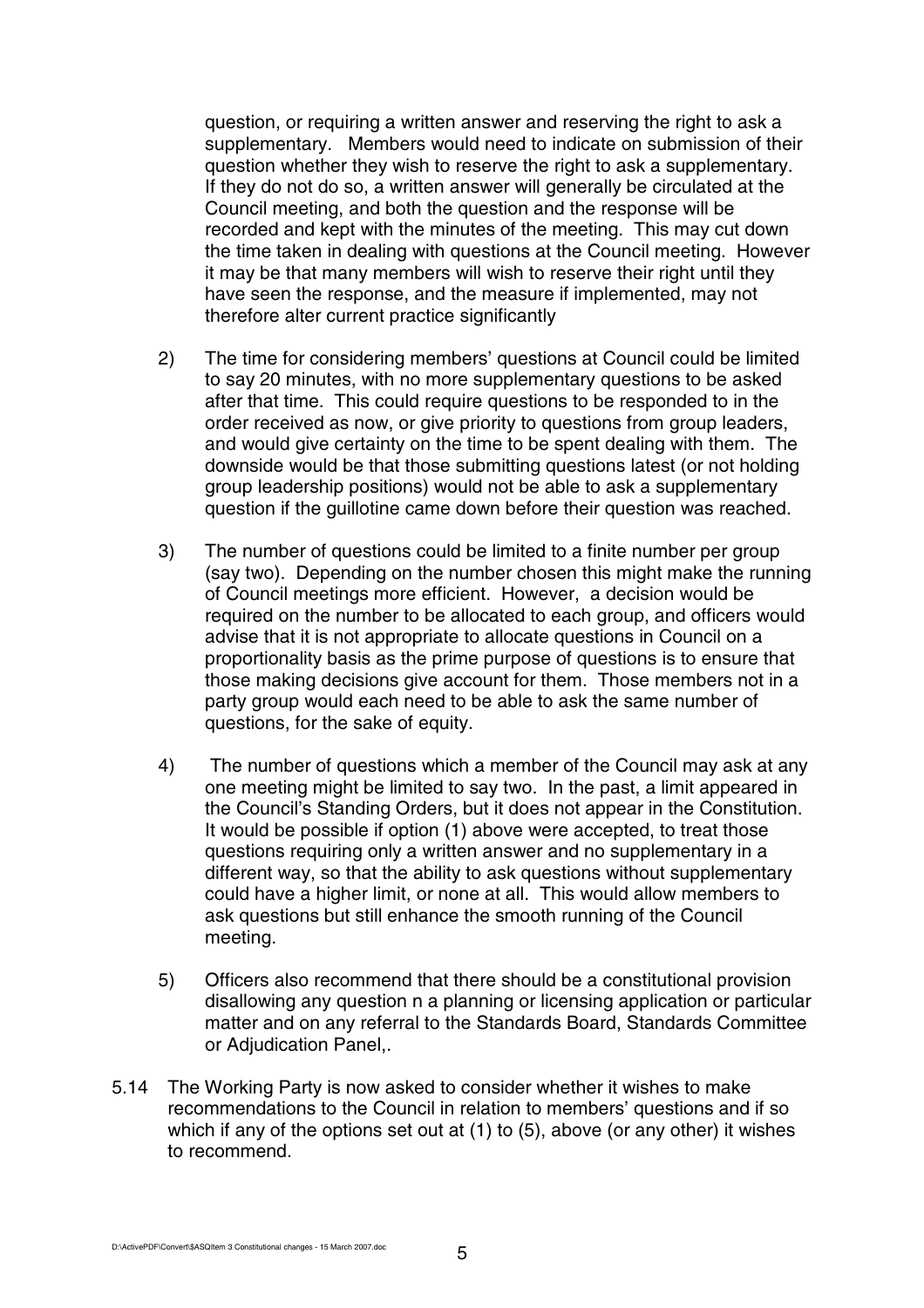## **6. Questions of the Mayor**

- 6.1 At its last meeting the Working Party asked officers to clarify the position in relation to asking questions of the Mayor directly so that the response came from the Mayor rather than another Cabinet member. The position is clearly set out in paragraph 14.4 – see Appendix 1. Should the Working Party wish to alter this provision in any way, it would need to recommend that change to Council. It would be possible for the Constitution to be amended to require that questions be answered by the person to whom the question is addressed, provided that the question relates to an issue in their remit. However for detailed questions within the particular portfolio of a cabinet member it may not be possible for the Mayor to answer a supplementary question without research, given the breadth of his remit for executive functions. Members attention is drawn to practice elsewhere as set out above.
- 6.2 Members of the Working Party are asked to consider whether they wish to recommend any change to Paragraph 14.4 in relation to the procedure for members' questions being answered.

## **7. Public questions**

- 7.1 The procedure for dealing with public questions is set out in Part IV C 13 of the Council's Constitution which appears in full at Appendix 1. At its last meeting the Working Party asked officers to bring forward a proposal that the deadline for the submission of public questions should be earlier. They also asked that officers ensure that a standard acknowledgement be given to all questioners explaining that their question will be given a written answer at the Council meeting and that if they wish, they may attend the meeting to attend the meeting and ask a supplementary question.
- 7.2 Currently, the limit for submission of public questions is 10 days before the meeting, and in order to give time for comprehensive answers to be prepared, it is proposed that this be amended to 14 days. The Head of Law has already requested Governance Support to ensure that the practice of full acknowledgement with guidance on the procedure be implemented as set out above.
- 7.3 Members of the Working Party are asked to agree a deadline for the submission of public questions of 14 days prior to the Council meeting and that paragraph 14.4 of Part IV C 13 be amended accordingly.

## **8. Motions**

# Current position

8.1 The Constitutional position in relation to the debating of motions is set out at Paragraphs 15 – 19 of Part IV c of the Constitution which appears at Appendix 2.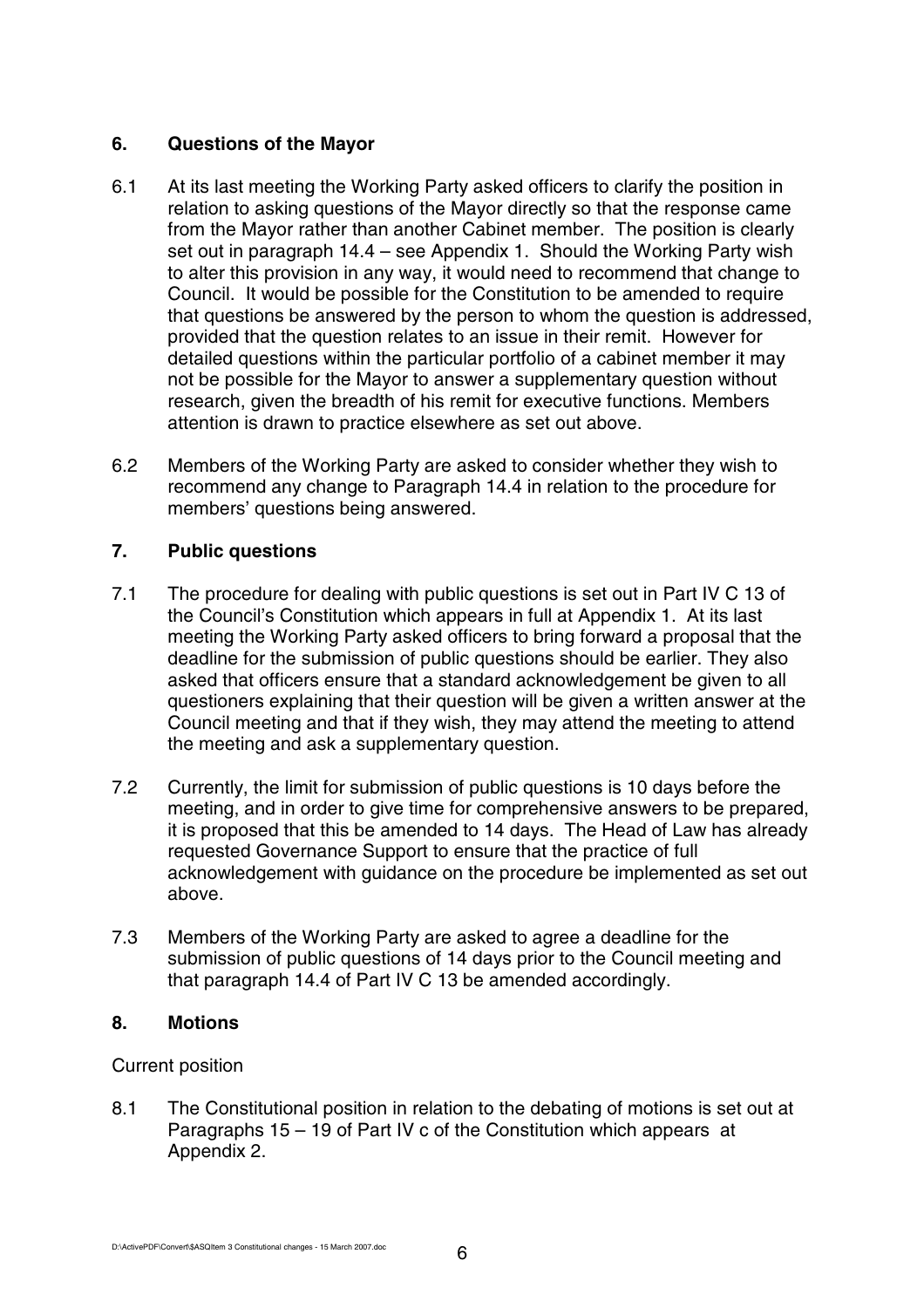8.2 Members of the Working Party at its last meeting on 27<sup>th</sup> February were of the view that there needs to be a better balance between the conduct of the Council's general business and the debating of motions on the floor of the Chamber. Several members were of the view that an inordinate amount of time in the Chamber is taken up by the debate of motions and the Working Party asked officers to bring forward proposals to regulate the number and/or time taken up with debating motions at Council meetings.

## Practice elsewhere

## **Southwark**

8.3 Motions are limited to one per member who may also second one motion to a meeting. Except for motions that can be moved without notice, motions must be delivered to the monitoring officer at least 13 clear working days before the date of the meeting. Notice of any member's amendment to a motion must be delivered at least one clear working day before the day of the meeting and members are limited o one proposal for amendment and seconding one amendment per item of business.. Amendments will be placed on the agenda in order of receipt. Any changes to the above can only be agreed with the consent of the meeting.

## Newham

8.4 Motions are limited to 2 per member and 6 clear days written notice must be given. The Chair of Council may refuse to admit a motion if he is advised that it is scurrilous or illegal, facetious etc. Urgent motions may only be taken with the Chair's consent and there must be at least one clear day's notice of a proposed urgent motion to enable advice to be taken on legality, financial and service implications. Exceptionally, amendments which are unforeseen and urgent can be taken at the meeting only if it is in writing. If the Chair, on advice, consents,, a vote may be taken on whether an unforeseen and urgent amendment should be debated. If the Council votes in favour, the amendment may be moved without notice.

## Proposed amendment

- 8.5 The Council needs a clear and, so far as possible, simple procedure for dealing with motions effectively both to promote lively debate in the Chamber and to ensure that there is sufficient time for dealing with proposed amendments. To improve practice, it is recommended that
	- (1) a limit on the number of motions that can be moved or seconded by any member at any council meeting be limited to two. Members of the Working Party did ask officers to advise on whether it would be possible to allocated motions on a party political basis, and whilst this would be possible, officers advise that it would create practical difficulties, and would prevent cross party motions being submitted.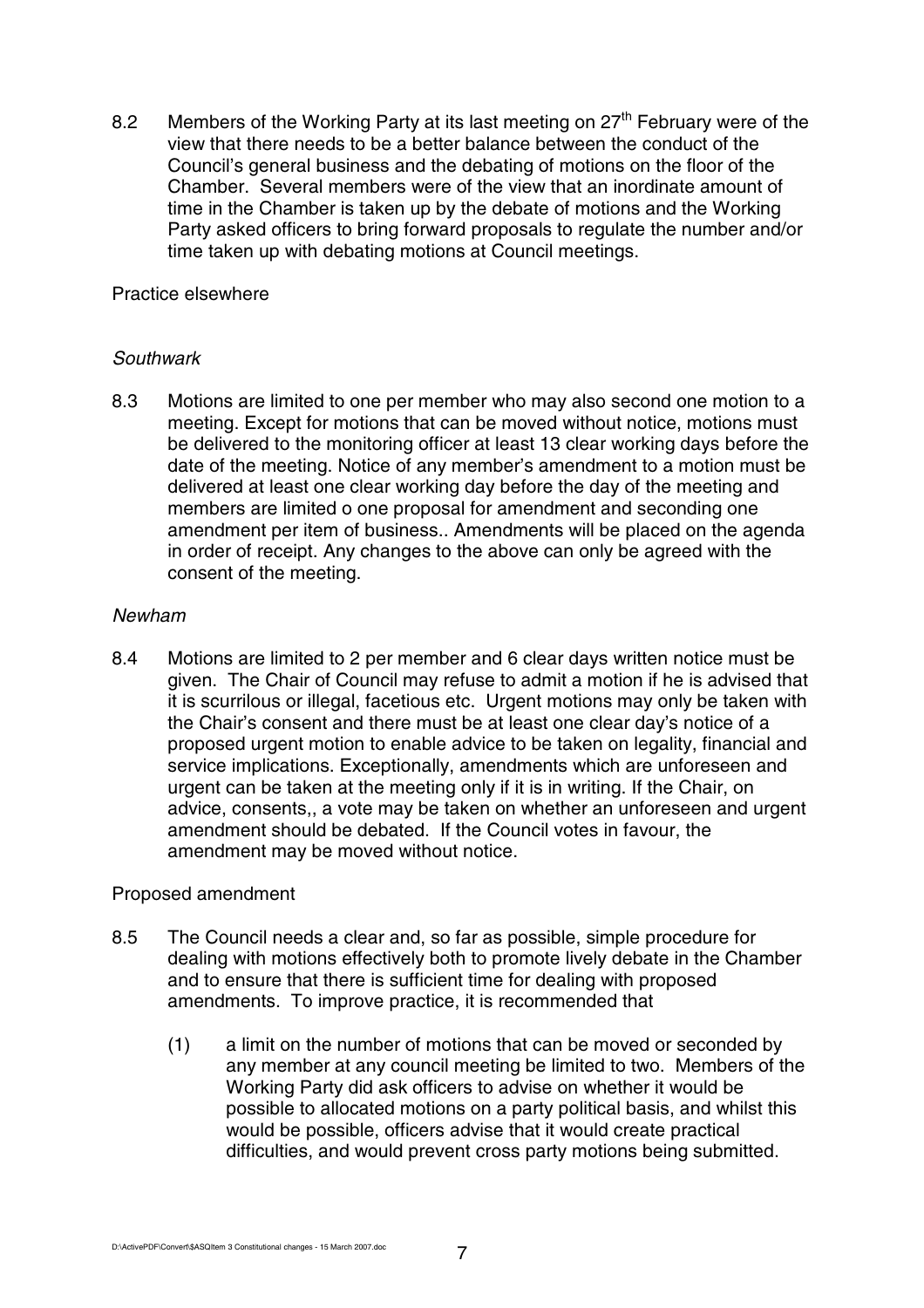- (2) any amendments to motions should be received in writing at least 24 hours before the meeting to allow for advice to be given to the Council meeting on the implications (financial, legal and service) to be made available to the Council. If the nature of the amendment requires a detailed consideration of such matters that cannot be achieved in the 24 hour period, the Chair may rule that the amendment should not be put to the meeting.
- (3) usually only one motion should be debated at a time, but the Chair might rule that more than one motion be debated (but not voted on) at the same time, if in his/her view it is likely to mean that Council business is conducted more efficiently.
- (4) usually only one amendment to any motion should be debated at the same time and there will be no further amendment proposed until a decision has been made in respect of the first amendment. However it is similarly proposed that if he is satisfied that to do so would make the conduct of Council business more effective, the Chair may rule that two or more amendments may be debated (but not voted on together).
- (5) In the case of both (4) and (5), if adopted, the votes should be taken in the order in which the motions/proposed amendments were received.

## **9. Provisions relating to the Constitution Working Party**

### Current position

- 9.1 The Constitution Working Party is not a decision making body. It was established to advise the Council on constitutional matters and to ensure that the Constitution is regularly reviewed and kept up to date. It comprises of one representative of each political group and six (or the smallest number higher) of councillors required to ensure that the political composition of the Council is reflected.
- 9.2 Article 9.3 of the Council's Constitution applies the general rules applying to meetings of the Council's committees to the Working Party. Those rules provide at J11 that the chair and vice chair of a standing committee or subcommittee and all executive members may not chair any other standing committee (save that the chair of any committee may also chair a sub committee of that main committee or the Strategic Planning Committee). Despite an element of ambiguity in the interpretation of this paragraph, the provision probably means that the Chair of the Constitution Working Party cannot chair any other Council body, subject of course to the exceptions to the rule set out above.
- 9.3 Members of the Working Party are asked to consider whether this prohibition was intended to apply to the Chair of this Working Party or not as the wording of Article 9.3 applies the committee rules only to "meetings", and not more generally. As the interpretation of this clause is a little ambiguous, members are asked whether:-